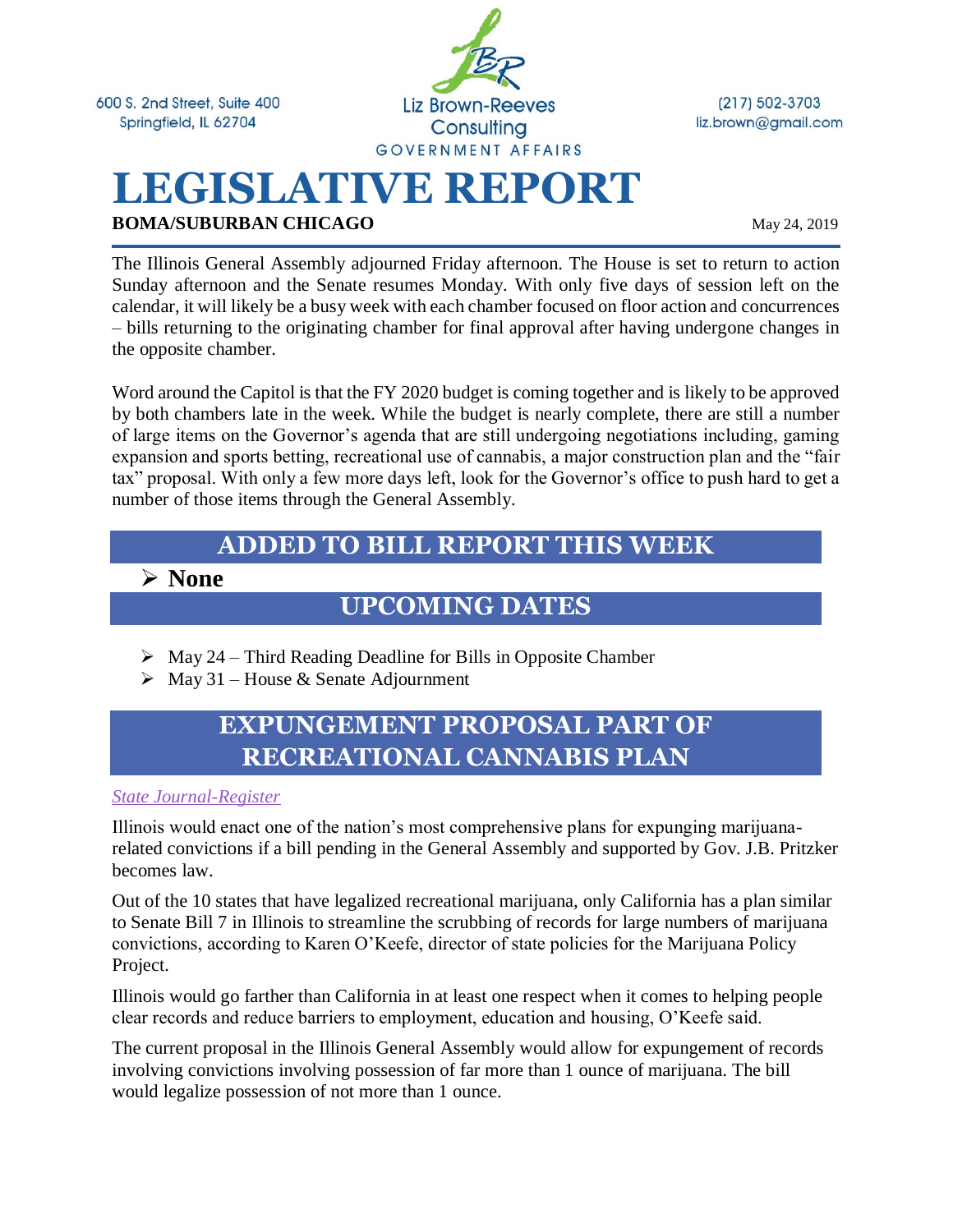Among convictions eligible for expungement in SB 7 would be misdemeanor possession of up to 3.5 ounces of cannabis and Class 4 felony possession of up to 17.6 ounces, or more than 1 pound.

On the other hand, a California bill signed into law last year sets in motion an automatic system of downgrading convictions and expunging marijuana conviction records, but only involving up to 1 ounce of marijuana, the legal limit authorized by voters in that state in 2016.

The broad level of expungements offered in the Illinois legislation has been one of the most controversial parts of the bill, which is expected to be amended by its sponsors this week. No votes have been taken yet in the Illinois Senate or House.

Erasing records of past convictions for conduct that would remain illegal after legalization "doesn't seem to make sense," said Ed Wojcicki, executive director of the Illinois Association of Chiefs of Police, which opposes the bill.

But the bill's sponsors and O'Keefe defended the concept to repair damage done by the nationwide "war on drugs," which resulted in disproportionately high levels of arrests and convictions of blacks compared with other ethnic and racial groups.

O'Keefe said there are indications other states will pursue the Illinois bill's approach as legal sales of vast amounts of marijuana proliferate and create more moneymaking opportunities for wealthy entrepreneurs.

"The racial-justice component is becoming more a part of the national discussion," said O'Keefe, whose employer describes itself as a not-for-profit marijuana policy advocacy and education organization.

"People shouldn't be branded for life for conduct that others are making millions of dollars from now," she said.

Sen. Heather Steans, the Chicago Democrat sponsoring SB 7 in the Senate, said dealing with the expungement issue will be important to ensure passage in the General Assembly.

Steans said after a three-hour hearing on the legislation last week that she plans to make changes to the bill this week in hopes of securing votes and clarifying issues raised during the hearing. She said she was aware of concerns by the Illinois State's Attorneys Association that the proposed expungement system may be illegal under the Illinois Constitution unless the governor issued a mass pardon for the offenses.

Pritzker, a Democrat, hasn't commented on whether he is willing to use his broad pardoning authority in concert with the legislation.

Steans also heard concerns at the hearing that the bill, as currently worded, would allow for swift expungement of future convictions for marijuana-related misdemeanors and felony offenses that would remain as crimes under Illinois law.

She added that clearing felony convictions would allow more people to work in the state's legal marijuana industry — a goal of hers and the bill's other sponsors.

Some have estimated that up to 800,000 people could benefit from the proposed expungements, which are part of what Steans and her lawmaker colleagues called the bill's "social equity" benefits.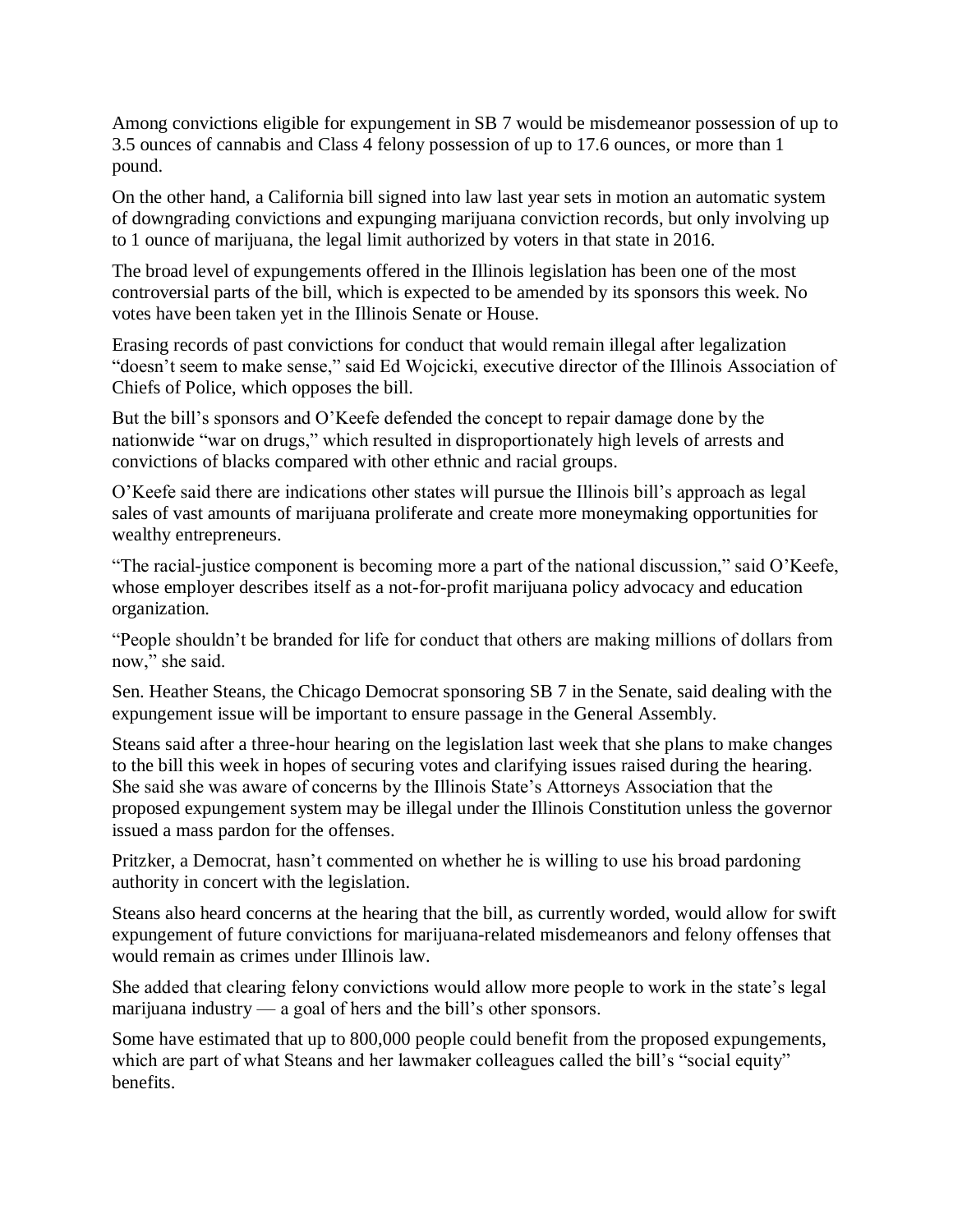Sales of legal pot eventually are expected to generate up to \$500 million for state government annually. The bill says one-fourth of the money, or \$125 million, would go to a "Restoring Our Communities Fund" for grants to parts of the state harmed economically by the drug war.

The other social-equity component of the bill includes a low-interest loan program and other efforts to spur minority ownership among dispensaries, cultivation centers, processors and "craft growers."

Such tactics are admirable but aren't guaranteed to change a U.S. industry owned and controlled almost exclusively by white men, said Adam Orens, founding partner of the Denver-based Marijuana Policy Group, a consulting business.

No state has done a good job at promoting social equity through marijuana policy, Steans said. But she said no state except Illinois has developed such an in-depth plan.

"I think we're going to set the standard for being a model on the social-equity piece," she said.

Nine of the 10 states that have legalized marijuana (Alaska, California, Colorado, Maine, Massachusetts, Michigan, Nevada, Oregon and Washington) accomplished it through voter initiatives of the sort that aren't allowed under the Illinois Constitution. Vermont did it through legislation.

Alaska and Michigan haven't put in place any path to expunge records. But Michigan Gov. Gretchen Whitmer, a Democrat, has said she plans to use her clemency powers to free some of the thousands serving time in state prison for marijuana-related convictions. She also says she wants an expungement system put into place.

A Washington state bill recently signed into law would allow people to apply to have convictions wiped away for misdemeanors before 2012, when legalization was approved.

Some of the convictions could involve possession of more than the current legal limit of 1 ounce of cannabis, said Aaron Sherman, a spokesman for Washington Senate Democrats.

Colorado, which authorized adult use and sales of cannabis through a 2012 statewide legalization vote that paved the way for sales beginning in early 2014, hasn't passed any laws dealing with expungement. District attorneys in Boulder County and Denver created programs on their own over the past year to invalidate convictions and seal records involving the legal limit of between 1 and 2 ounces of marijuana.

Since early 2019, only 11 people qualified for Boulder County's "Moving on from Marijuana" program out of the 23 who applied.

Kupfner estimated that hundreds of people convicted of marijuana offenses could qualify for the program if they applied.

In Denver, 273 people applied to have convictions vacated, and 65 were granted, according to Carolyn Tyler, spokeswoman for the Denver DA's office. She estimated that at least 10,000 people are potentially eligible for Denver's "Turning Over a New Leaf" program.

The weak interest isn't surprising when clearing records isn't automatic and people need to be both aware of the programs and have time to apply, said Shawn Coleman, a marijuana industry lobbyist in Colorado.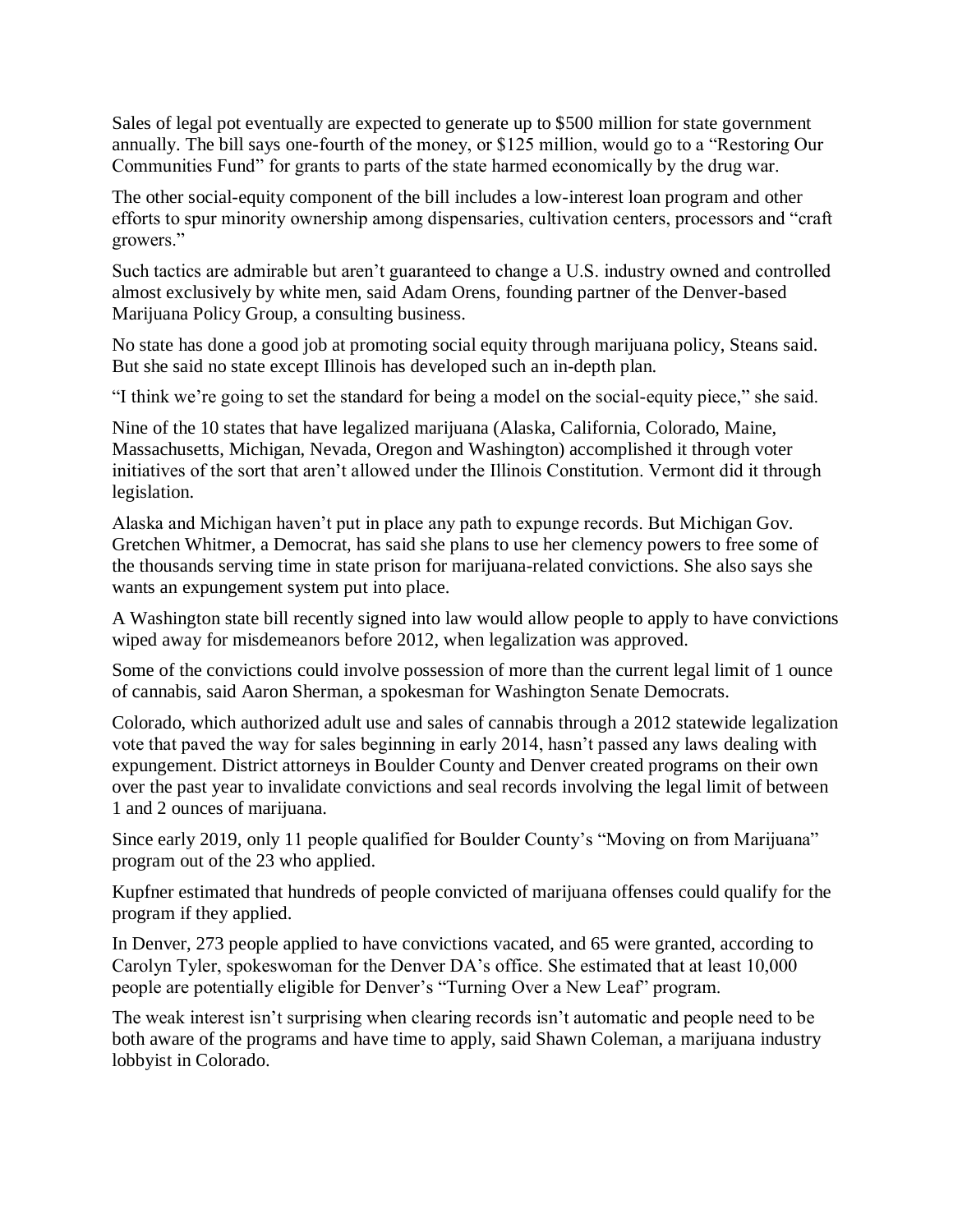### **ABORTION BILL COULD SEE MOVEMENT**

#### *[State Journal-Register](https://www.sj-r.com/news/20190522/abortion-bill-could-see-movement-at-statehouse)*

The sponsor of a bill that would replace Illinois' current abortion law with language that is less restrictive said Wednesday she feels the bill will be moving forward, even after it was previously stalled in subcommittee.

The Reproductive Health Act, sponsored by Rep. Kelly Cassidy, D-Chicago, would, among other provisions, make it so everyone has "a fundamental right to make autonomous decisions" about their reproductive health. It also requires private health insurance companies that cover pregnancyrelated benefits to cover abortion and allows physician-assistants to perform the procedure.

The bill had previously been put into the House Human Services committee and moved to the Informed Consent subcommittee, before being pushed back to the Rules Committee.

Cassidy said at the end of a caucus meeting, House Speaker Michael Madigan did confirm he would entertain a request for a hearing on the bill in a different committee. She said she did not know which committee it would be.

Brigid Leahy, senior director of public policy for Planned Parenthood of Illinois, said though the bill was held up for "quite some time," she is excited it could now start to move forward.

"I think the passage of these abortion bans in other states have really started to get legislators realizing the need for legislation is not just something we're talking about in an abstract way," Leahy said. "It's getting to be very real."

A new law in Alabama would effectively ban abortion in the state, and Georgia, Ohio and Kentucky have passed laws restricting abortions. Most recently, Missouri lawmakers sent a bill to the governor criminalizing abortion after eight weeks into a pregnancy.

Leahy said she knows legislators have a lot of "high-profile" issues to deal with in the next 10 days, but "given what we know is at risk in the courts," it would be a shame if the Reproductive Health Act was put off until next year.

# **PRITZKER DEFENDS TAX INCREASES FOR CONSTRUCTION PLAN**

#### *[State Journal-Register](https://www.sj-r.com/news/20190522/pritzker-defends-tax-increases-for-capital-bill)*

Gov. J.B. Pritzker Wednesday defended his proposed tax increases to pay for a capital bill against critics who said they will disproportionately hurt the poor.

Pritzker acknowledged some of the proposed taxes might be considered regressive, but he said they also represent a stable source of income.

"In order to put an infrastructure bill together, you've got to have various revenue sources," Pritzker said. "It's important that they are stable revenue sources because you need to bond them out."

Investors want to know there is a reliable revenue source behind bonds they invest in.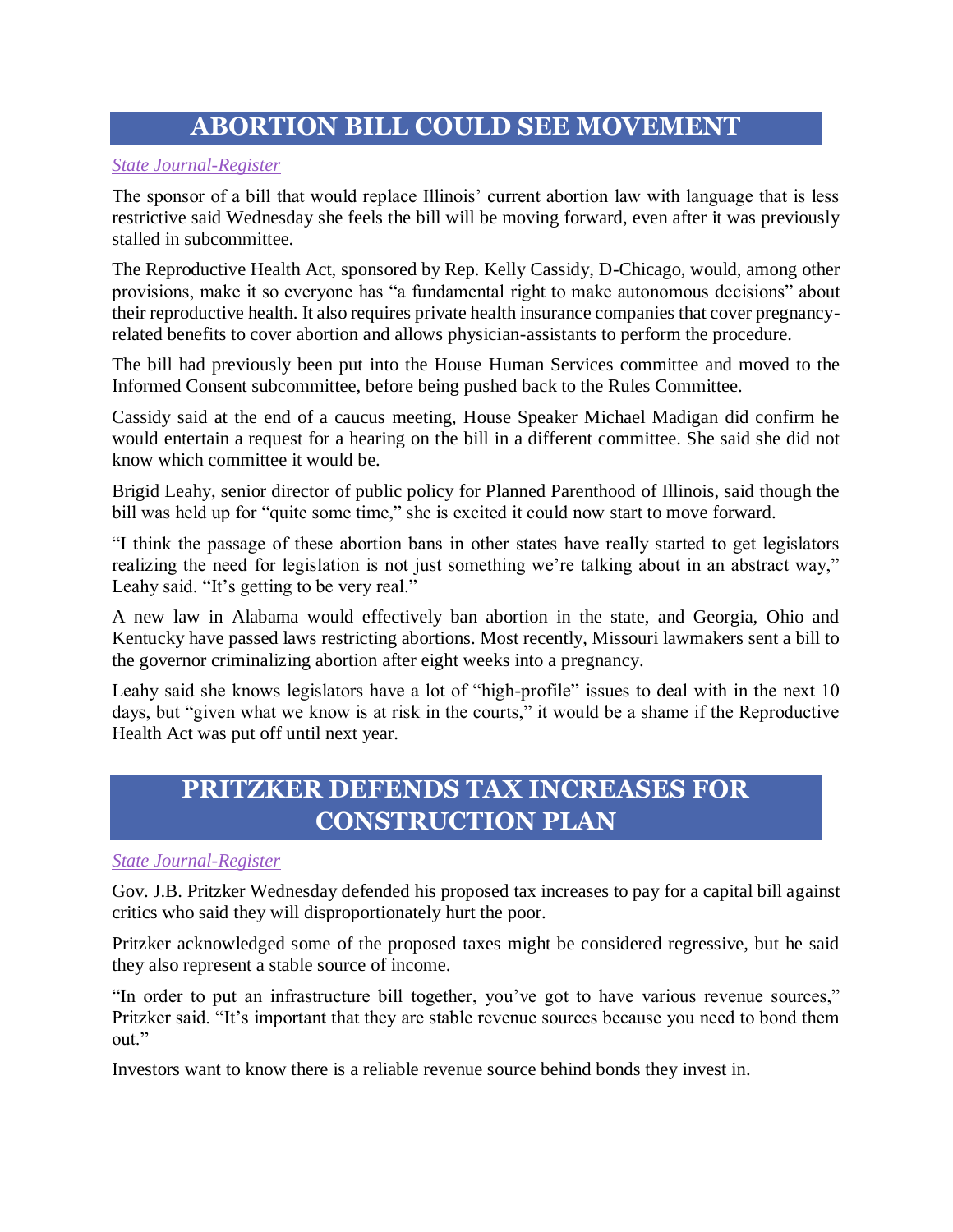Pritzker proposed more than \$1.7 billion in tax and fee increases to finance the \$41.5 billion program. That included doubling the state's gasoline tax and raising license plate fees. Those two alone account for more than \$1 billion of the increases.

Pritzker also proposed higher taxes on alcoholic beverages, video gaming and a new tax on cable, satellite and streaming services.

Critics have said some of those taxes will fall most heavily on the poor who can least afford them. They contend the tax hikes will largely negate any breaks lower-income people will get from Pritzker's highly touted graduated income tax.

Pritzker agreed that many state taxes are flat taxes that tend to be regressive.

"The one where you can absolutely try to change the trajectory of that system is the income tax system," he said, touting his plan that he says will give tax relief to 97 percent of taxpayers.

Pritzker also indicated he won't be engaging in horse trading with lawmakers to win support for a capital plan.

Pritzker, who outlined his \$41.5 billion infrastructure program last week, said "there are a number of projects that just need to be done."

"There are bridges and roads and highways and that are falling apart," Pritzker said. "We need to put some money into those to make sure they don't fall apart. We need to advance the economic interests of the state so we have projects in there that are about that."

Pritzker said individual members have had input into the capital plan, but that doesn't mean the administration is promising projects to secure support.

"We put this capital bill together because we are focused on making sure the infrastructure is solid across the state," Pritzker said. "The members understand we have a huge infrastructure deficit in the state. We've got a lot of work to do here and I think everyone understands that."

### **MAYOR LIGHTFOOT TO REPLACE ENTIRE CPS SCHOOL BOARD**

*[Chicago Tribune](https://www.chicagotribune.com/politics/ct-met-chicago-board-of-education-20190522-story.html)*

Newly inaugurated Chicago Mayor Lori Lightfoot, who endorsed an elected school board on the campaign trail, announced Wednesday she will overhaul the seven-member board of education.

The announcement came less than an hour after Board President Frank Clark told fellow board members at their regular monthly meeting that he is stepping down.

Lightfoot's office said the names of the new school board members will be announced in the coming days and that they will be sworn in June 26. The mayor said in a statement she wants to ensure that "decisions made on behalf of our children are led by those with different perspectives throughout the district" as she prepares to "deliver bold reforms to our public school system."

At the same time, she has announced she will retain Janice Jackson as CEO of Chicago Public Schools, one of several leaders carried over from former Mayor Rahm Emanuel's administration.